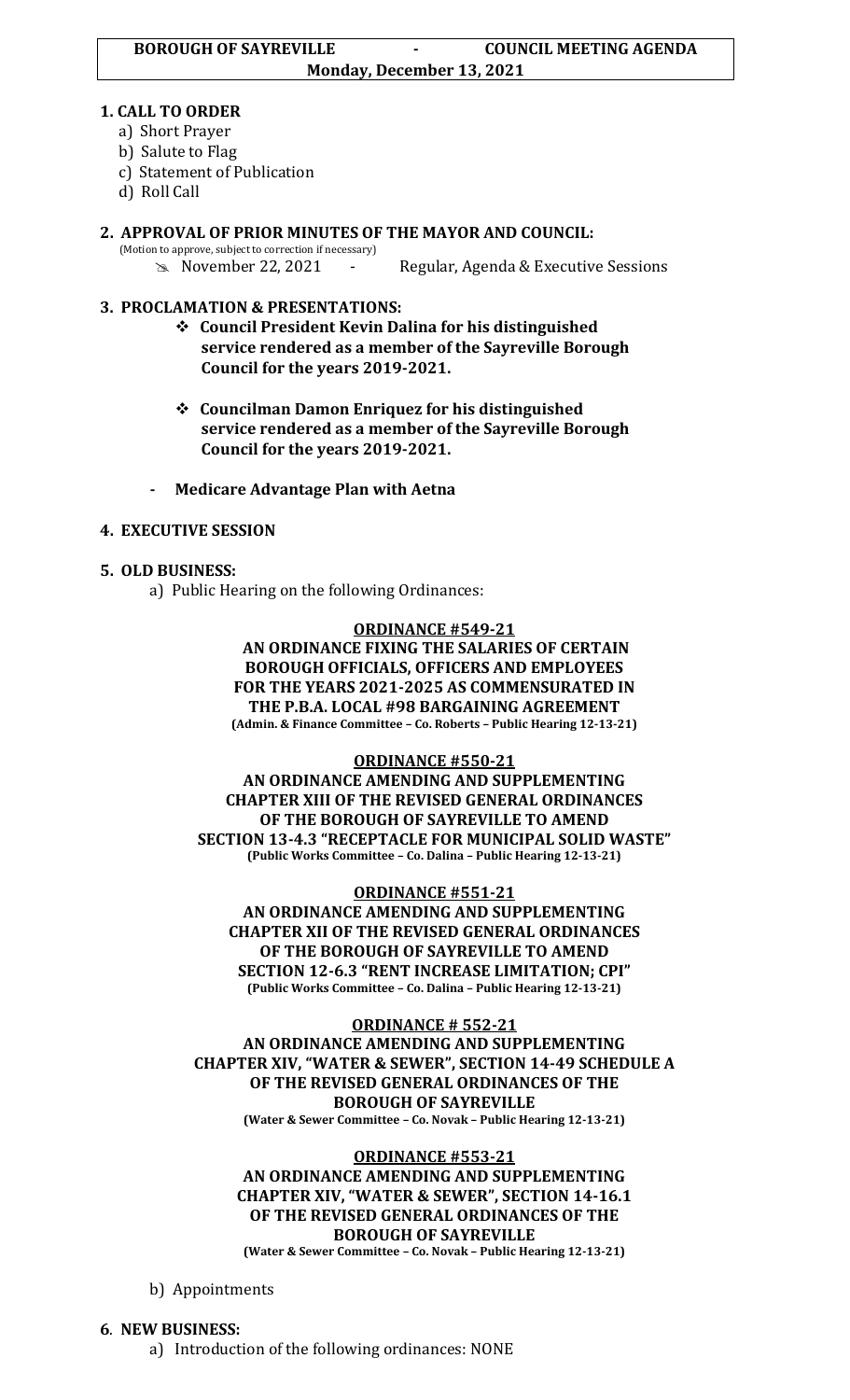### **7. CONSENT AGENDA/RESOLUTIONS**

- PUBLIC PORTION AND APPROVAL ON CONSENT AGENDA ITEMS ONLY

- 2021-312 Resolution approving bills for payment.
- 2021-313 Authorizing the Tax Collector to refund 2021 taxes in the amount of \$4,082.62 and cancelling all subsequent billed taxes, due to 100% Disabled Veteran Tax Exemption, covering 5 Nottingham Drive, Block 331.03, Lots 5 & 8.
- 2021-314 Authorizing the Tax Collector to refund 2020 & 2021 taxes in the amount of \$16,952.63 and cancelling all subsequent billed taxes, due to 100% Disabled Veteran Tax Exemption, covering 12 Quaid Street, Block 159, Lot 4.
- 2021-315 Authorizing an amendment to the following Employee Handbook Policy: -#2.15 Call-in/Overtime Response for Inclement Weather Events
- 2021-316 Authorizing the renewal of a contract with Central Jersey Joint Insurance Fund for a three (3) year term, commencing Jan. 1, 2022 through Dec. 31, 2024.
- 2021-317 Appointing Joseph A. DeLuca Advisory and Consulting Services LLC to provide Professional Consulting Services for funds from the American Rescue Plan at a fee not to exceed \$16,000.00.
- 2021-318 Authorizing the purchase of turnout gear from Skylands Area Fire Equipment through NJ State Contract 17-Fleet-00810 at a fee not to exceed \$54,628.21.
- 2021-319 Authorizing the purchase of one (1) 2022 Chevy Tahoe from Mall Chevrolet through ESCNJ Contract 20/21-09 in amount not to exceed \$40,521.15.
- 2021-320 Authorizing the purchase of one (1) 2022 Chevy Tahoe from Mall Chevrolet through ESCNJ Contract 20/21-09 in an amount not to exceed \$41,790.49.
- 2021-321 Authorizing the purchase of lights, sirens and equipment from East Coast Lighting through NJ State Contract 17-Fleet-00761 in an amount not to exceed \$18,876.85.
- 2021-322 Memorializing an emergency contract issued to AC Schultes for the repair of Weber Avenue Storm Sewer Pump #2 through Passaic Valley Sewerage Commission Contract #BVSC 279-6 in an amount not to exceed \$42,882.00.
- 2021-323 Authorizing the award of a contract to Tom's Ford of Keyport, NJ for OEM Ford Parts and Service through NJPA/Sourcewell Contract #101520-FMC.
- 2021-324 Authorizing the non-fair and open contract to Jen Electric, Inc. for the Maintenance and Repair of Traffic Lights in an amount not to exceed \$20,000.00.
- 2021-325 Authorizing the purchase of one (1) 2022 Elkhart Coach Shuttle Bus from Alliance Bus Service through ESCNJ Contract 19/20-35 in an amount not to exceed \$71,042.56.
- 2021-326 Budget Transfer Resolution
- 2021-327 Canceling outstanding Capital Ordinances no longer needed.